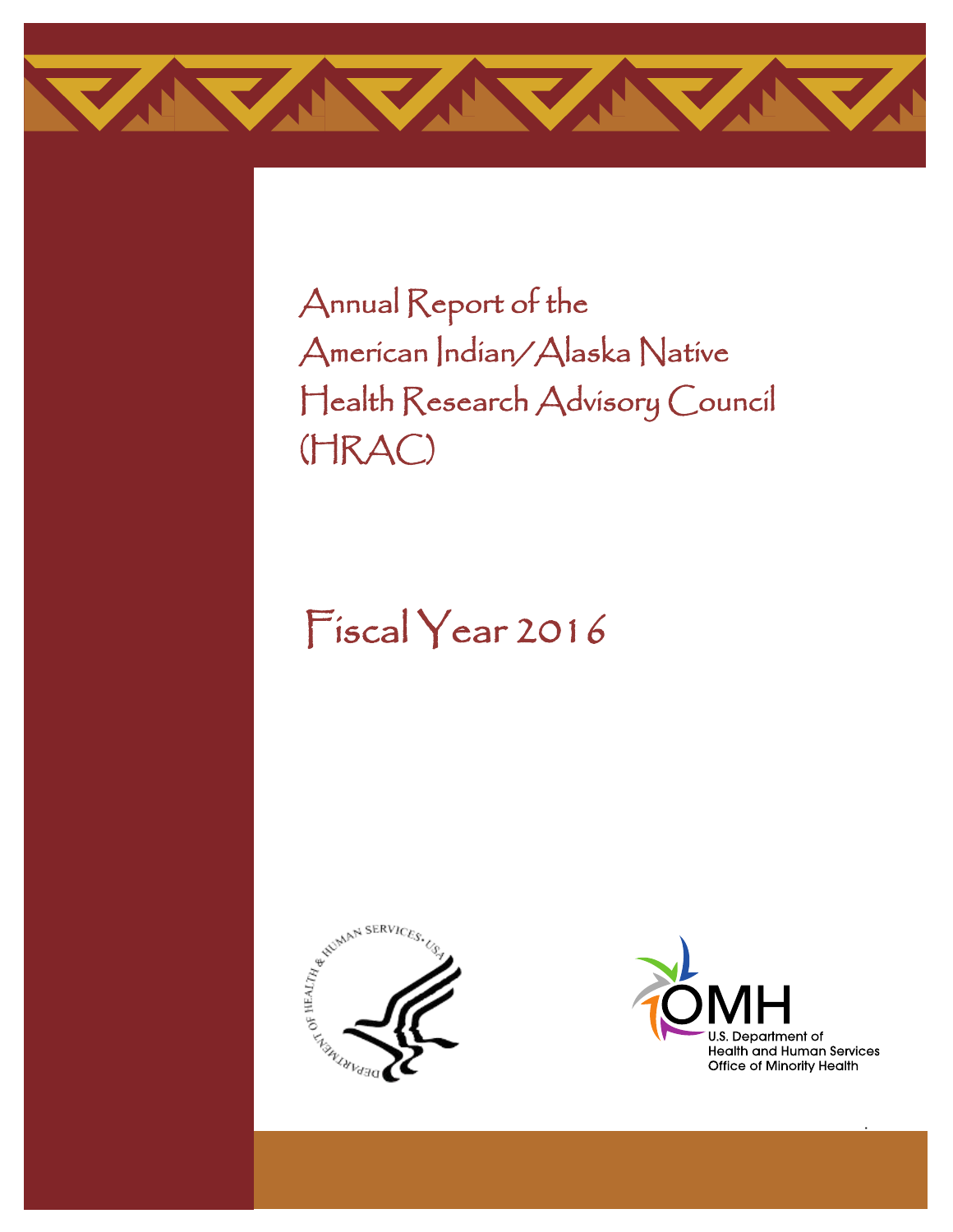

### **TABLE OF CONTENTS**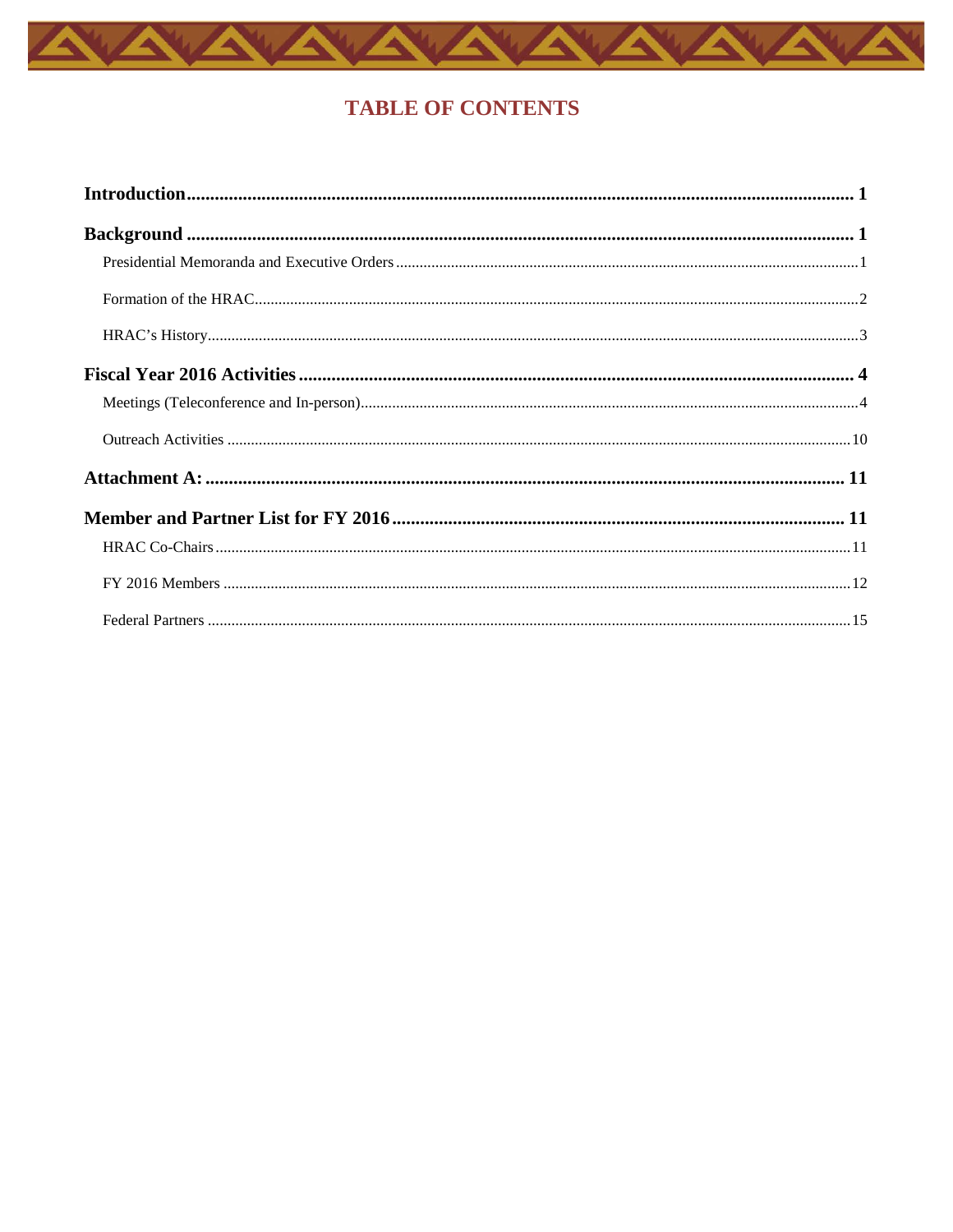<span id="page-2-0"></span>

## **INTRODUCTION**

The Office of Minority Health (OMH) of the U.S. Department of Health and Human Services (HHS) produces an annual report highlighting the American Indian/Alaska Native (AI/AN) Health Research Advisory Council (HRAC) and its key activities and accomplishments. The fiscal year (FY) 2016 report includes summaries of FY 2016 HRAC meetings, a summary of HRAC outreach activities, and recommendations that the HRAC submitted to HHS. A list of HRAC members and federal partners is also included as an attachment.

# <span id="page-2-1"></span>**BACKGROUND**

OMH was established in 1986, following the release of the 1985 *Report of the Secretary's Task Force on Black and Minority Health.* The mission of OMH is to improve the health of racial and ethnic minority populations through the development of health policies and programs that will help eliminate health disparities. OMH advises the HHS Secretary, Assistant Secretary for Health, and other departmental leadership and works collaboratively with other HHS Operating and Staff Divisions, federal agencies, and other organizations across the country on health-related matters affecting AI/AN, Asian American, Black/African American, Hispanic/Latino, Native Hawaiian, and Pacific Islander populations.

As the Executive Secretariat for the HRAC, OMH is responsible for the administrative and fiscal operation of the HRAC, solicitation and selection of tribal delegates, and for ensuring that delegates and alternates meet Federal Advisory Committee Act (FACA) exemption requirements.

#### <span id="page-2-2"></span>**PRESIDENTIAL MEMORANDA AND EXECUTIVE ORDERS**

Presidential Memoranda and Executive Orders have been developed over the years in support of the relationship between tribal governments and the U.S. federal government. In 1970, President Richard M. Nixon set forth a new direction for Indian policy aimed toward Indian self-determination. He stated:

"It is long past time that the Indian policies of the federal government began to recognize and build upon the capacities and insights of the Indian people."

An abbreviated timeline of memoranda and orders is presented below:

| April 29, 1994 | $\rightarrow$ | President William J. Clinton issued the Government-to-Government<br>Relationship with Native American Tribal Governments memorandum to<br>executive departments and agencies. It emphasized the special<br>relationship between tribal governments and the federal government<br>regarding tribal consultation and sovereignty. |
|----------------|---------------|---------------------------------------------------------------------------------------------------------------------------------------------------------------------------------------------------------------------------------------------------------------------------------------------------------------------------------|
| [Circa 1996]   |               | The Domestic Policy Council Working Group on Indian Affairs requested<br>that each department develop its own operational definition of<br>"consultation" with Indian tribes to meet the requirements of the Indian<br>Self-Determination and Educational Assistance Act.                                                       |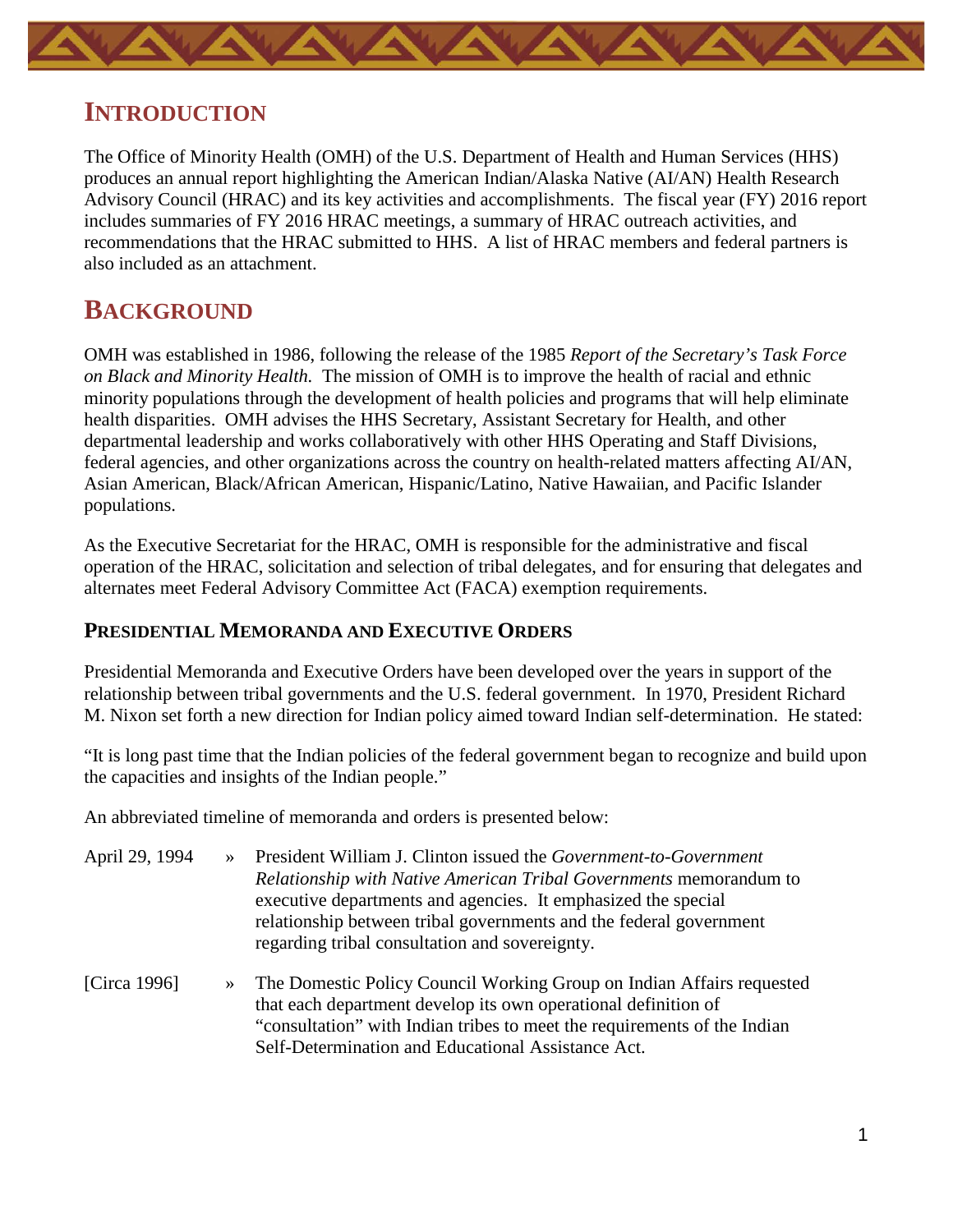

| August 7, 1997       | $\rightarrow$ | HHS created its formal Tribal Consultation Policy to strengthen the<br>federal to tribal government-to-government relationship and ensure that<br>tribes are consulted on matters affecting them.                                                                                                                                                                                                                                                                                                                                                                                                                            |
|----------------------|---------------|------------------------------------------------------------------------------------------------------------------------------------------------------------------------------------------------------------------------------------------------------------------------------------------------------------------------------------------------------------------------------------------------------------------------------------------------------------------------------------------------------------------------------------------------------------------------------------------------------------------------------|
| November 6,<br>2000  | $\gg$         | President Clinton issued a revised Executive Order (13175) that<br>reinforced his Administration's commitment to tribal sovereignty and the<br>unique government-to-government relationship that exists between the<br>U.S. government and tribal governments; directed agencies to establish<br>regular and meaningful consultation and collaboration between tribal<br>nations and the federal government; and directed all federal agencies to<br>coordinate and consult with Indian tribal governments whose interests<br>might be directly and substantially affected by activities on federally<br>administered lands. |
| November 5,<br>2009  | $\rightarrow$ | President Barack Obama issued a Presidential Memorandum on tribal<br>consultation that reaffirmed his Administration's commitment to regular<br>and meaningful consultation and collaboration with tribal officials<br>through implementation of Executive Order 13175.                                                                                                                                                                                                                                                                                                                                                      |
| December 12,<br>2010 | $\rightarrow$ | HHS, working with tribal leaders, developed and signed a revised Tribal<br>Consultation Policy that provided more opportunities for tribal input<br>through the development of policies, regulations, and budgets.                                                                                                                                                                                                                                                                                                                                                                                                           |

#### <span id="page-3-0"></span>**FORMATION OF THE HRAC**

In November 2005, HHS solicited nominations from tribal leaders to develop the HRAC. HRAC is composed of one delegate and one alternate from each of the 12 Indian Health Service (IHS) areas as well as four national at-large members. Federal partners representing HHS Operating and Staff Divisions also support the HRAC.

The HRAC was established to fulfill three primary functions:

- 1. Obtain input from tribal leaders on health research priorities and needs for their communities;
- 2. Provide a forum through which HHS Operating and Staff Divisions can better communicate and coordinate AI/AN health research activities; and
- 3. Provide a conduit for disseminating information to tribes about research findings from studies on the health of AI/AN populations.

The inaugural co-chairs elected in May 2006 were Councilwoman Cara Cowan Watts and President Cecilia Fire Thunder. HRAC members participated in numerous conference calls to plan for and organize activities. During these calls, they reviewed other HHS advisory models, discussed solicitation of research priorities and needs, and planned for future meetings.

The HRAC held its second meeting in November 2006 and reached a collective agreement to focus on three objectives:

1. Establish the HRAC Charter (outlining the purpose, background, and structure of the council and processes for voting, membership, and leadership);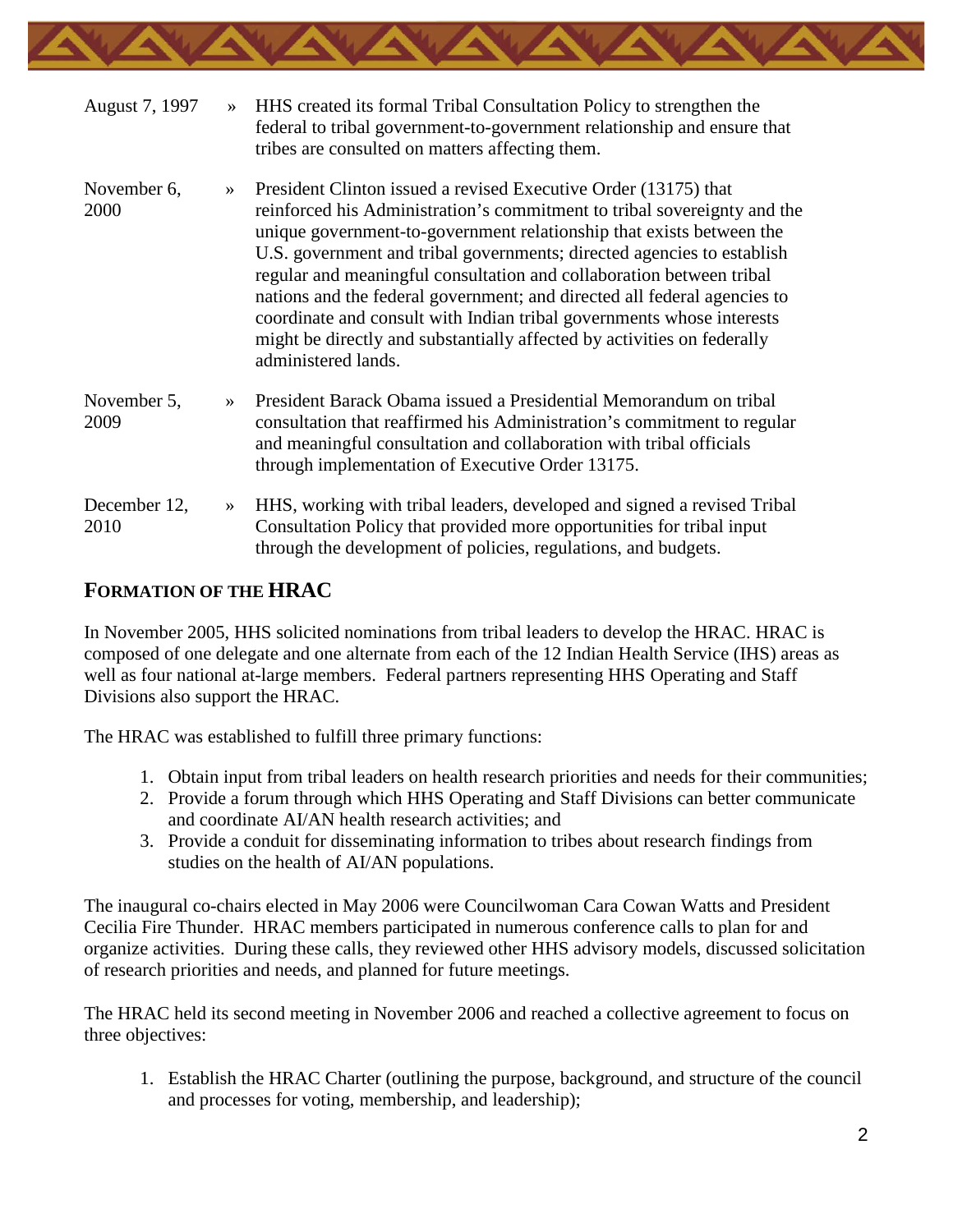

- 2. Develop a Discussion Guide (a survey to inquire about health research priorities and needs in Indian Country); and
- 3. Establish future meeting dates.



**HRAC Members at June 2014 Meeting**

### <span id="page-4-0"></span>**HRAC'S HISTORY**

The HHS OMH established an American Indian and Alaska Native Health Research Advisory Council (HRAC or the Council) to serve as an advisory body to HHS, helping to ensure that tribes and American Indian and Alaska Native (AI/AN) people have meaningful and timely input in the development of relevant HHS policies, programs, and priorities specific to AI/AN research. Through the HRAC, representatives of HHS can better communicate and coordinate the work of their respective organizations in AI/AN health research, and the Department can better disseminate information to tribes about research findings from HHS-sponsored studies focusing on the health of AI/AN populations. HRAC delegates will also have a responsibility to communicate critical information, research findings, and any other policy related activity back to their respective tribes, communities, and IHS Area. From 2006 to 2015, the HRAC held quarterly conference calls and annual meetings. The topics of continued concern and interest included the National Children's Study, National Institutes of Health (NIH) Tribal Consultation Policy, data sharing, scholarships for Native researchers, and a Native health research database. Based on the findings of these discussions, the HRAC developed and presented recommendations to HHS through letters to the Secretary and testimony at the annual HHS National Tribal Budget and Policy Consultation Sessions.

The HRAC developed a Discussion Guide to help ascertain health research priorities in Indian Country and constructed survey questions to examine health care delivery systems and the research that tribes were conducting. The HRAC members distributed the Discussion Guide to tribal leaders in their respective IHS areas from 2007 to 2009. The Discussion Guide results provided valuable information to the HRAC from the tribes' perspectives regarding health concerns, priorities, and the methodology by which future research should be conducted.

HRAC members attended outreach events to educate and inform tribes of the HRAC's mission and objectives. Events included the Annual Native Health Research Conference (2008, 2010 and 2011);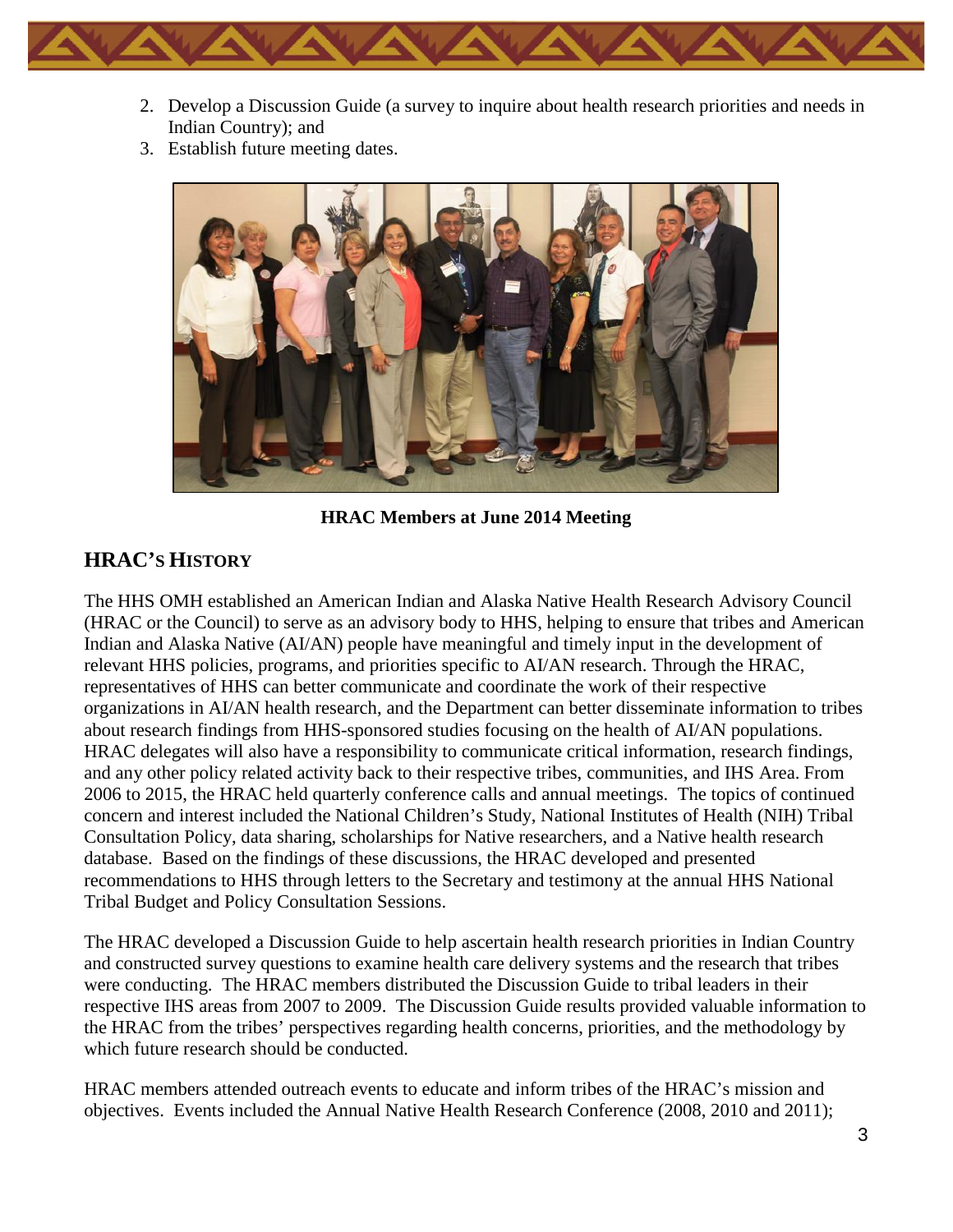

National Indian Health Board (NIHB) Annual Consumer Conference (2008, 2011, 2012 and 2015); AI/AN Health Policy Conference (2009); IHS/Health Canada Maternal and Child Health Research Meeting (2009); Third National Leadership Summit on Eliminating Racial and Ethnic Disparities in Health (2009); NIHB Public Health Summit (2010); HHS Regional Consultations (2011, 2012, 2013, 2014 and 2015); Oklahoma City Area Indian Tribal Health Board Public Health Conference (2013); NIHB Quarterly Meeting (2013); and the Oklahoma City Area Indian Health Board Quarterly Meeting (2014). These events provided an opportunity for tribes to collaborate and share their knowledge and experiences regarding the advancement of health research and its importance in Indian Country.

In addition, the HRAC collaborated with the Administration for Children and Families (ACF); Agency for Healthcare Research and Quality (AHRQ); Assistant Secretary for Planning and Evaluation (ASPE); Centers for Disease Control and Prevention (CDC); Health Resources and Services Administration (HRSA); IHS; Intergovernmental and External Affairs (IEA); NIH; Substance Abuse and Mental Health Services Administration (SAMHSA); Tribal Epidemiology Center (TEC) staff; OMH; and external researchers and scientists to advance its knowledge of healthcare research and learn how to promote best practices in health research throughout Indian Country.

# <span id="page-5-0"></span>**FISCAL YEAR 2016 ACTIVITIES**

#### <span id="page-5-1"></span>**MEETINGS (TELECONFERENCE AND IN-PERSON)**

#### **December 11, 2015**

The HRAC held its first teleconference for FY 2016 on December 11, 2015. Councilman Stephen Kutz, HRAC Co-Chair, and Rick Haverkate, OMH, welcomed participants, and Mr. Haverkate conducted a roll call of tribal delegates and federal representatives.

Mr. Haverkate announced that there is an HRAC fact sheet on the new HRAC website located under the "About HRAC" tab. It is a one-pager that explains what the HRAC is, as well as its mission and research priorities.

The HRAC priorities compiled from the 2015 meeting were sent out for review before the meeting. Councilman Kutz informed the members that the discussion would be on whether the list covered all the priorities or if there were ones to add. In addition, he advised that the six main priorities should be narrowed down to two or three to work on this fiscal year.

HRAC priorities identified and compiled from the 2015 meeting were:

- 1. HHS-wide (umbrella) policy for research;
- 2. Native healthcare research database/clearinghouse;
- 3. Institutional Review Board (IRB) point of contact list published in the Federal Register annually;
- 4. Build local capacity to inform practice;
- 5. Social determinants of health; and
- 6. Culture-specific modes of intervention.

It was mentioned that subtopics under the HHS-wide (umbrella) policy are items that the HRAC works on continually. Mr. Haverkate asked members if they thought there was a hot topic under the HHS-wide policy that HRAC should focus on this year. Rodney Haring, PhD, stated that the recent information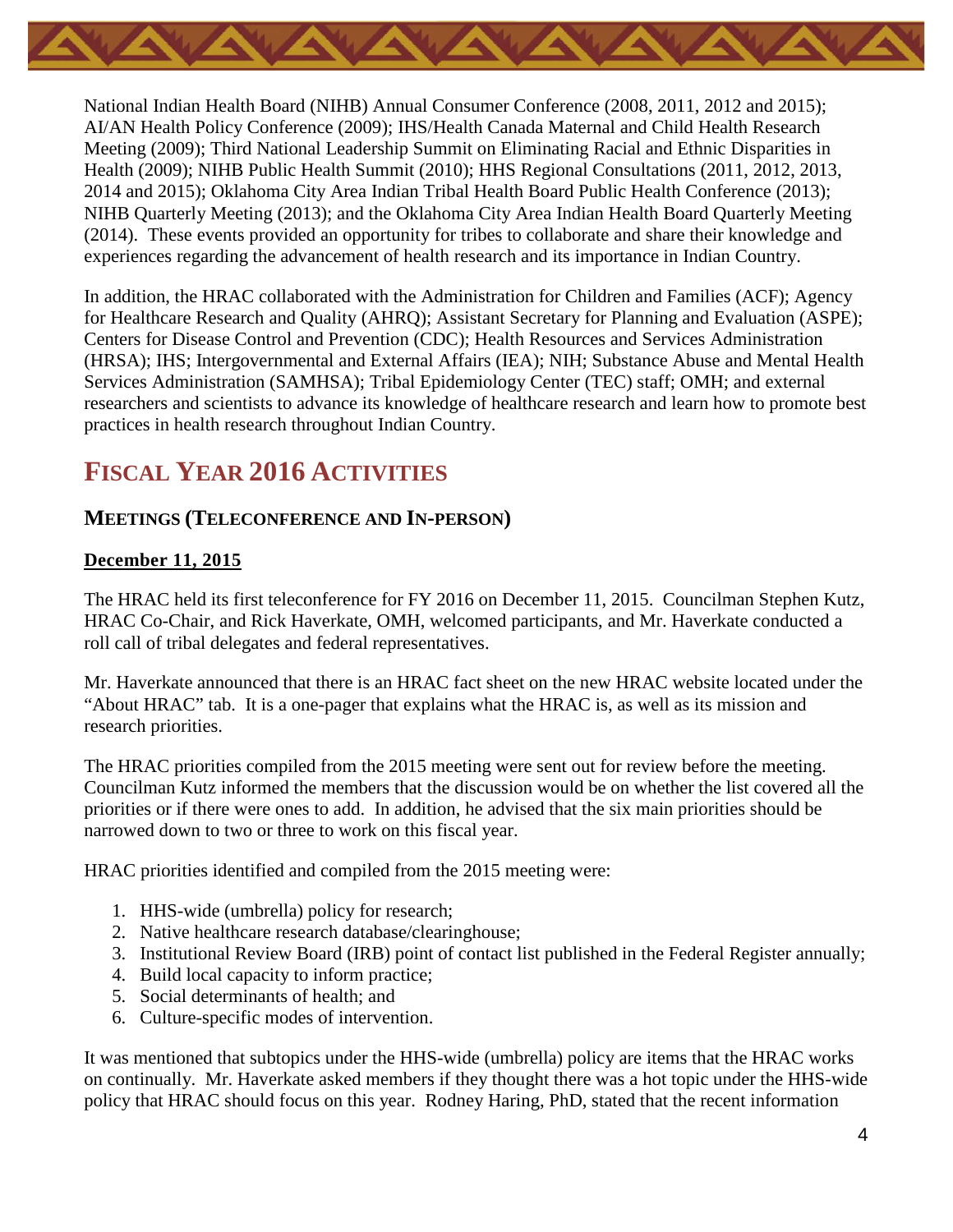

shared about the proposed changes to the Federal Policy for the Protection of Human Subjects, also known as the Common Rule, is important. Some of the proposed changes are around informed consent, single IRB review of multisite research, and clinical trials coverage under the rule. It is imperative for tribes to understand the potential effect and to review the information from the National Congress of [American Indians \(http://www.ncai.org/policy-research-center/research-data/priorities/fed-res](http://www.ncai.org/policy-research-center/research-data/priorities/fed-res-priorities)priorities).

Councilman Kutz noted the Native healthcare research database/clearinghouse has been a priority for several years and indicated that it would be more long-term work for the HRAC.

Mr. Haverkate asked that members select one or two of the main priorities to work on over the next nine months in order to have a product by the end of this fiscal year. He will then develop a logic model, activities and a timeline.

#### **March 11, 2016**

The HRAC teleconference call on March 11, 2016 began with Chairperson Aaron Payment and Mr. Haverkate welcoming participants, and Mr. Haverkate conducting a roll call of tribal delegates and federal representatives.

Chairperson Payment reported that he brought issues forward at the Secretary's Tribal Advisory Committee (STAC) meeting and HHS Tribal Budget and Policy Consultation Session on behalf of the HRAC. He spent time with the HHS Secretary discussing the Flint, Michigan, water crisis and the ongoing issues with suicides, overdosing and historical trauma. He explained that a comprehensive study is needed to get to the systemic reason why AI/ANs are facing the worst health related statistics.

Chairperson Payment and Mr. Haverkate reported that a poll was sent out asking members to rank HRAC priorities. The results of the HRAC priorities poll are:

- 1. Development of an HHS-wide (umbrella) policy for conducting AI/AN research;
- 2. Recommend that HHS agencies include AI/AN culture-specific modes of intervention in funding proposal requests;
- 3. Encourage a stronger focus on social determinants of health among tribal and HHS policy makers and health practitioners and a stronger focus on social determinants in public health research;
- 4. Advance specific initiatives in Indian Country that are designed to build local capacity to use research data to inform public health practice;
- 5. Creation of a web-based searchable AI/AN health research and reference collection with links to university and government libraries that encourages voluntary submissions of scholarly articles and projects; and
- 6. Creation of an AI/AN-specific IRB point of contact list published annually in the Federal Register.

Chairperson Payment asked for input on the first priority—development of an HHS-wide (umbrella) policy for conducting AI/AN research. Malia Villegas, PhD, stated that the NIH Tribal Consultation Advisory Committee is working on developing guidance for tribal consultations that can help guide other agencies. This could be useful in addressing Priority 1.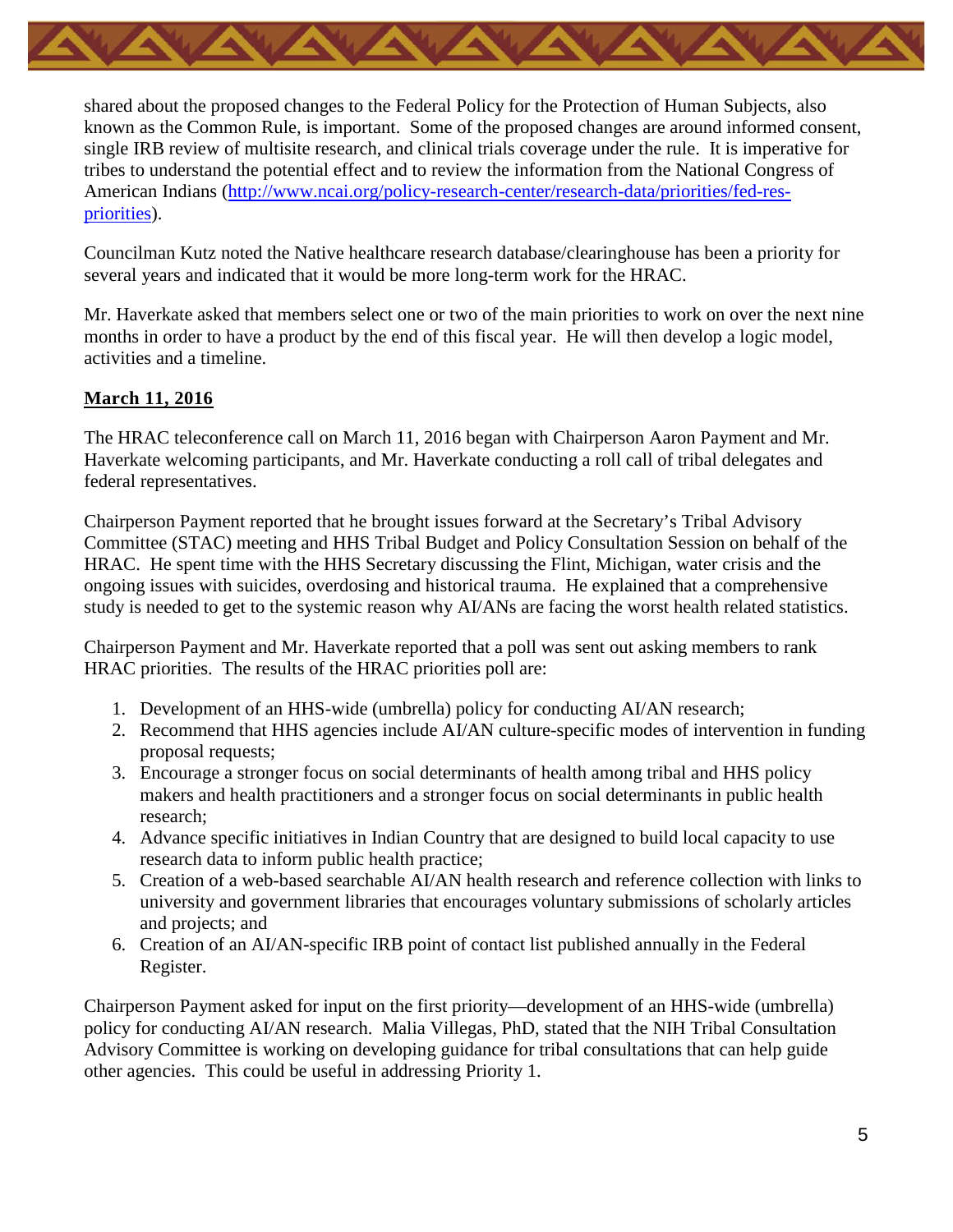

Other suggestions for consideration of the HHS-wide (umbrella) policy for AI/AN research provided by committee members included:

- Ethics
- Cultural appropriateness of the question
- The need to oversample
- When research opportunities are promoted or conducted, ensure comprehensive information is provided regarding the reason why AI/ANs are sometimes categorized as minorities and other times considered "other" in the race classification.
- Best practices
- Making the results translational
- Dissemination (local, state and national)
- Sustainability
- Whom we are studying when talking about AI/ANs (e.g., federally recognized tribal members, descendants)
- Identify and work through mixed methodology and community-based participatory research in Indian Country
- Importance of informed consent and data ownership
- Specimen protocol and ownership
- Federal policy should recognize that there are tribes with research codes that must be followed.

#### **June 9-10, 2016**

The HRAC Annual Meeting was held on June 9-10, 2016, in Arlington, Virginia. Chairperson Payment welcomed HRAC members and staff, and invited meeting participants to introduce themselves.

J. Nadine Gracia, MD, Deputy Assistant Secretary for Minority Health provided updates on the work of OMH. Highlights were as follows:

- National Partnership for Action to End Health Disparities (NPA): The NPA is a national, community-driven initiative that utilizes social determinants of health (SDoH) approach to address health disparities. A new partnership with the NIHB will support the integration of SDoH into strategic planning and public health accreditation activities of tribal public health departments. There is an AI/AN NPA Caucus working to address health disparities and SDoH among Native populations, with a focus on the Affordable Care Act, diabetes, oral health and public health accreditation. The caucus is seeking new members, and OMH would welcome nominations from HRAC members.
- Hepatitis B and C viral infection: Hepatitis is becoming an epidemic, and there are significant disparities among AI/AN populations. OMH partnered with CDC and the National Academy of Science on a study to determine the feasibility of setting national goals for the elimination of Hepatitis B and C. The first phase of the study determined that setting elimination goals would be feasible; the second phase will set specific goals and targets. The OMH Resource Center (OMHRC) is conducting training on hepatitis, including a webinar on June 22 that will focus on hepatitis among AI/AN populations.
- Culturally and Linguistically Appropriate Services (CLAS): Think Cultural Health is a national clearinghouse for curricula and training materials for health professionals (www.thinkculturalhealth.hhs.gov). A new Tracking CLAS feature on the website shows states that have enacted or introduced legislation on cultural competency training for health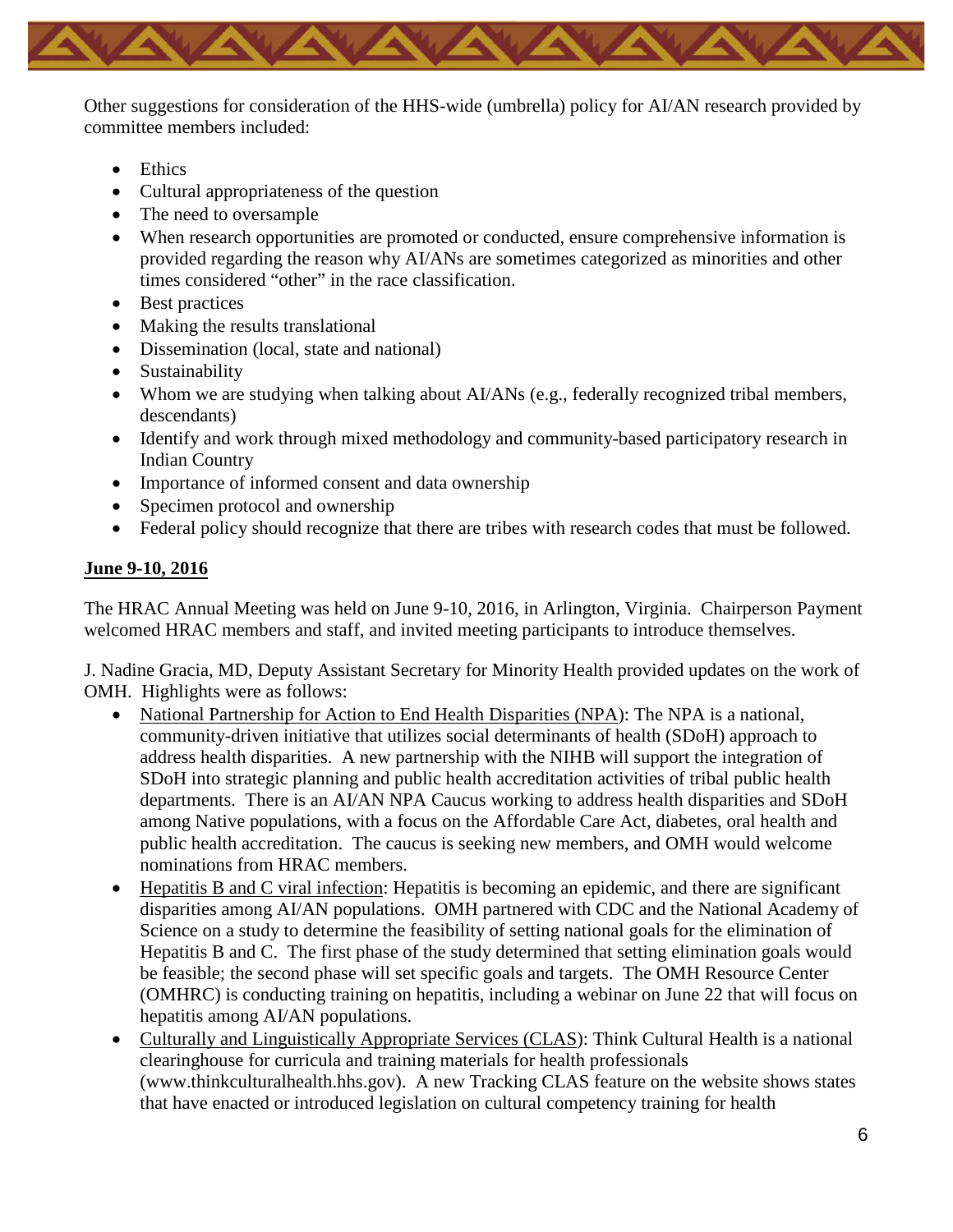

professionals and/or have expressed support for the National CLAS Standards. A new compendium tracks state-sponsored activities related to the implementation of the National CLAS Standards. OMH receives numerous inquiries regarding culturally appropriate approaches for Indian Country and would value input from the HRAC.

Michael Peercy provided an overview of the HRAC's history and accomplishments since its inception in 2005 and reviewed HRAC's purpose, structure, participating HHS components, meetings and member responsibilities.

Chairperson Payment called for a motion to approve the minutes of the March 11 quarterly meeting. The motion was made by Tom Anderson, seconded by Dan Calac, MD, and carried by unanimous voice vote.

Elton Naswood and Tamara Henry, PhD, from the OMHRC described how a logic model is structured and how it is used for planning and evaluation. Working in groups, HRAC members developed logic models for the top two priority issues for the coming year:

- Priority 1: Development of an HHS-wide (umbrella) policy on AI/AN research
- Priority 2: AI/AN culture-specific modes of intervention

For Priority 1, HRAC members suggested initial activities could include conducting a scan to identify existing policies on data collection and human subject protections with indigenous communities (federal agencies, universities, tribal governments, foreign governments) and identifying existing data sources (e.g., electronic databases, morbidity and mortality data, state data).

For Priority 2, proposed activities included: identifying existing efforts for resources and gaps; requesting representation on grant review sections and funding for a nationwide search to identify potential candidates to serve as reviewers for grant review sections; engaging agency tribal liaisons; and drafting a letter or recommendations to HHS. Outcomes might include: 100 percent increase in AI/AN representation in grant review sections; training for tribal liaisons for special study section placement; and increased grant awards to AI/AN tribes and organizations. It was noted that CDC was using its tribal convening process to identify culturally specific aspects that could be incorporated into its grant programs. Tribal traditional practitioners developed a list of 10 components to include in funding opportunity announcements (FOAs). HRAC members agreed that formalized logic models for Priorities 1 and 2 should be developed for discussion.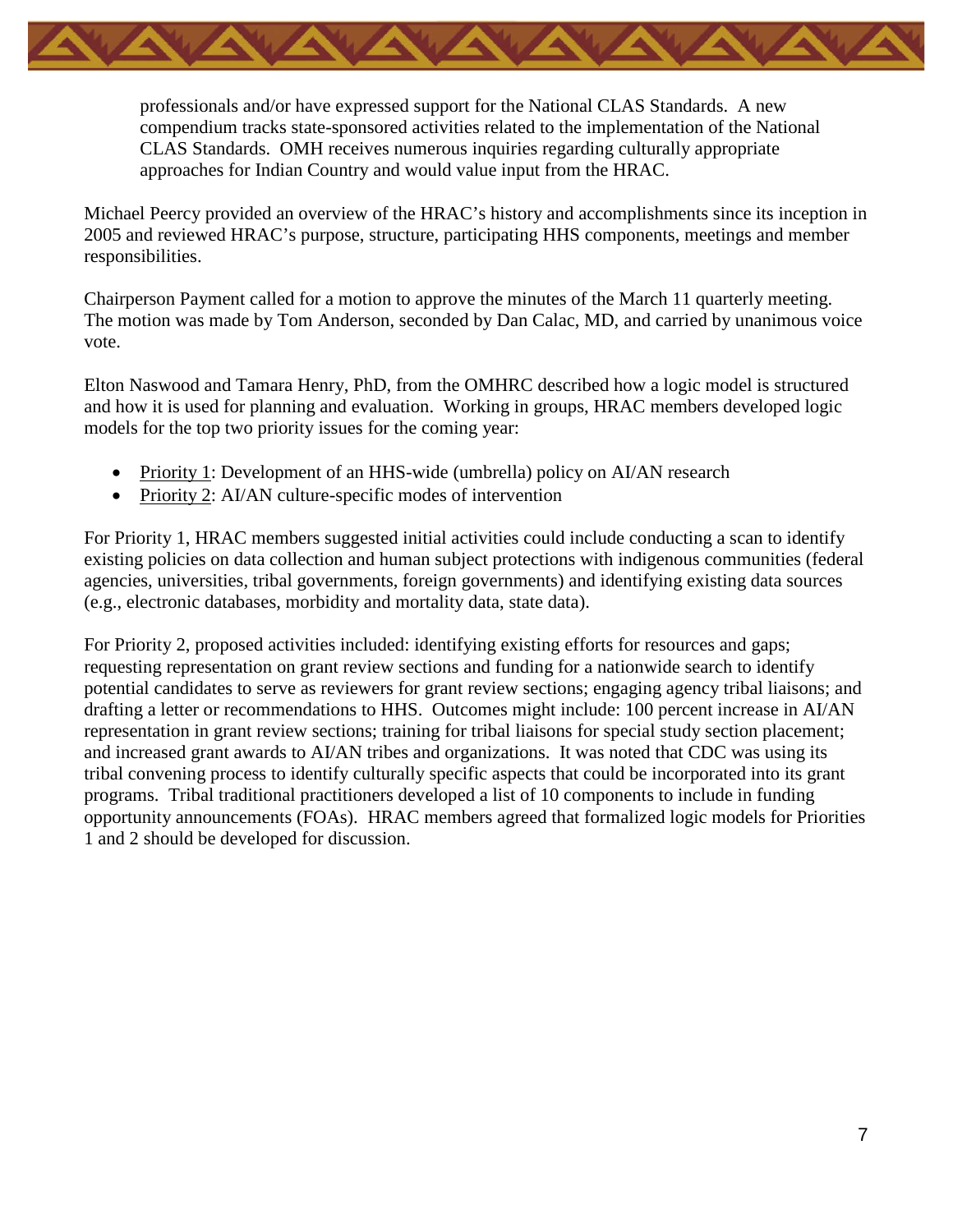

**Dan Calac, MD, Presenting Logic Model at June 2016 Annual Meeting**

Federal partners provided updates on AI/AN funded projects and initiatives relevant to Indian Country. In addition, federal representatives requested input from members on topics of interest. Representatives included AHRQ, NIH, CDC, SAMHSA and IHS.

Kenneth Johnson from the HHS Office for Civil Rights provided an overview of the final rule implementing Section 1557 of the Affordable Care Act, which is the nondiscrimination provision of the law. He noted that Section 1557 prohibits discrimination based on race, color, national origin, sex, age or disability in certain health programs and activities. It has been in effect since the Affordable Care Act was enacted in March 2010. The final rule aims to educate consumers about their rights and help covered entities understand their obligations. Section 1557 extends protection to populations that have been most vulnerable to discrimination in health care and health coverage including women, members of the lesbian/gay/bisexual/transgender community, individuals with disabilities and individuals with limited English proficiency. It is the first federal civil rights law to broadly prohibit sex discrimination in health programs and activities.

Faye Williams from OMHRC provided an overview of the services and resources available from the OMHRC Knowledge Center. Knowledge Center services include document retrieval, literature searches, organization searches, statistics and data, and legislative tracking. The Knowledge Center is the nation's largest dedicated repository of health disparities information, with a public catalog of more than 55,000 records. Sixty percent of the collection is available online. The Knowledge Center's catalog search can be used to create customized bibliographies on any subject.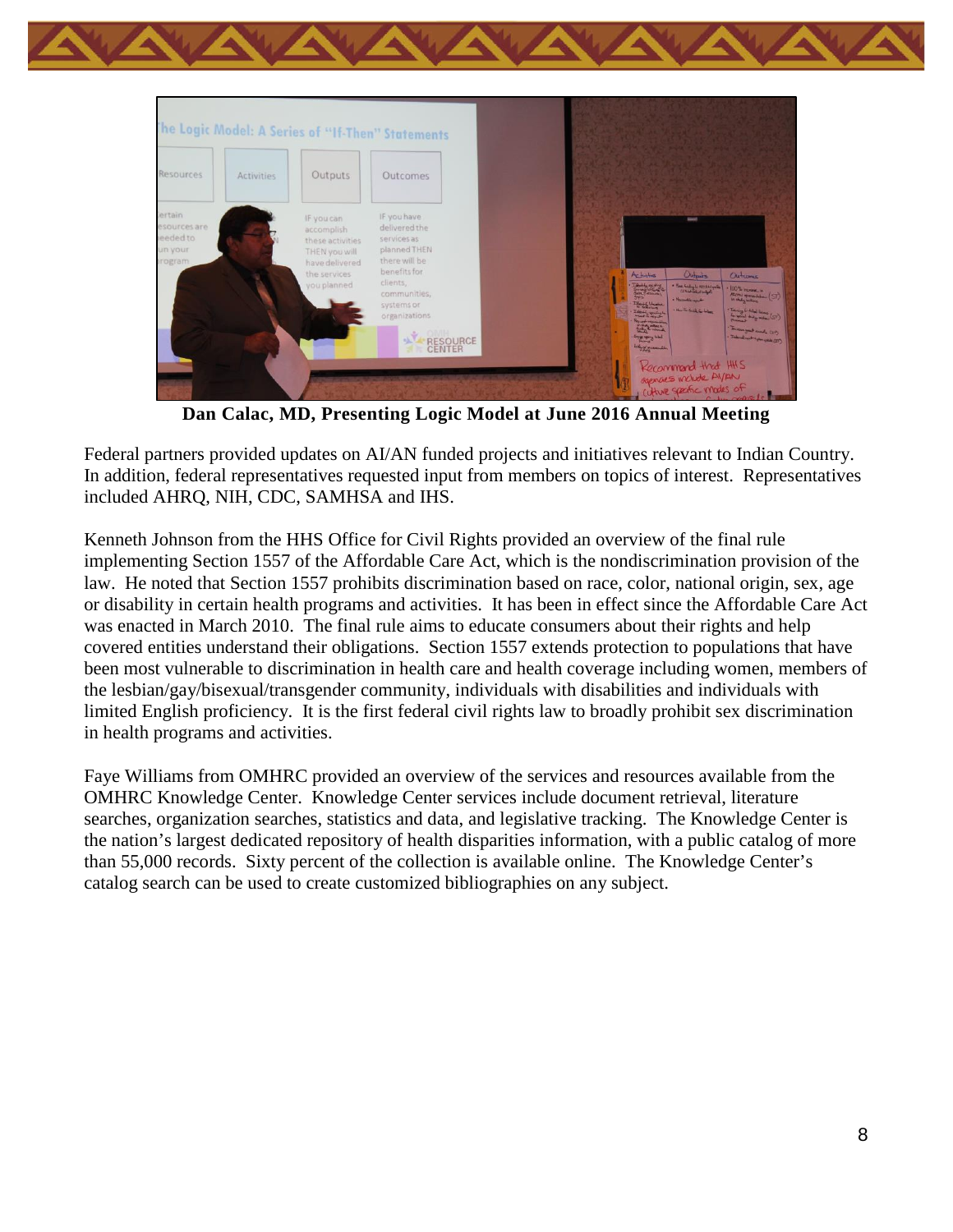



**HRAC Members and Federal Partners at June 2016 Annual Meeting**

#### **September 7, 2016**

Dr. Gracia introduced David Wilson, PhD, the new AI/AN Health Policy Lead at OMH. Dr. Wilson reminded members that the HRAC updated its charter in 2015 to be in alignment with the Secretary's Tribal Advisory Committee (STAC) charter, which included terms of membership on HRAC. This affected half of the committee members as they rotated off at the end of June 2016. OMH is currently working to fill the vacant positions. He asked that HRAC members contact potential new members and encourage participation. The call for nominations is being reestablished, and a new deadline will be added so that new members can be recruited.

Dr. Wilson reviewed the HRAC priorities during the conference call to get input from members to make sure that the priorities can have achievable outcomes for the upcoming year. He noted that some priorities would take many years to accomplish.

The first HRAC priority is the development of an HHS-wide (umbrella) policy for conducting AI/AN research; Dr. Wilson stated that it is a large initiative. He recommended holding discussions to determine how to make the priority achievable in a one- to two-year timeframe.

The second HRAC priority recommends that HHS agencies include AI/AN culture-specific modes of intervention in funding proposal requests, with special grant review sections to review proposals. Dr. Wilson indicated that this priority is very doable and could show measurable and achievable outcomes, especially in terms of Native representation on grant review sections. Dr. Villegas stated that there is a significant backlog of individuals who have applied to serve on grant review sections but have not been processed, including many Native scholars with extensive credentials. There was a report commissioned from the NIH Office of Behavioral and Social Sciences Research, and she requested to get an update on the status of the report.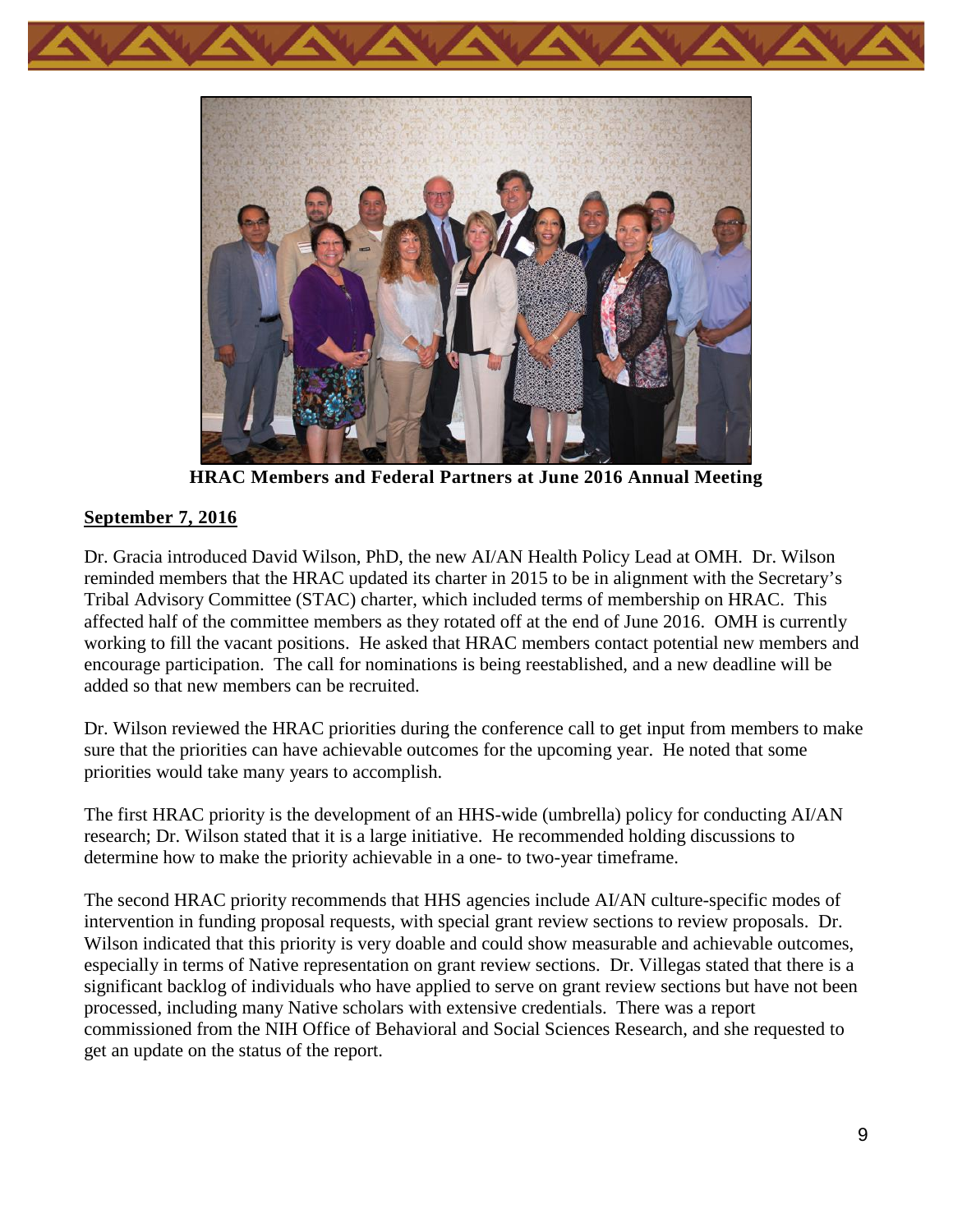

CDC has a standard template that all FOAs are modeled under, which includes culturally specific interventions, noted Delight Satter (CDC). When FOAs are developed, there can be a request for reviewers across HHS, which might be a temporary fix to the backlog.

Mose Herne (IHS) added that a lot has been learned with the Native American Research Centers for Health (NARCH) Program, and the Center for Scientific Review at NIH has been key. There have been grant review sections for NARCH grant reviews with 90 percent or more AI/AN scholars, and all those on the sections had experience working in AI/AN communities.

The third HRAC priority is to encourage a stronger focus on social determinants of health. Historical trauma, adverse childhood experiences, and culture as prevention/intervention are all components. Dr. Villegas noted the Tribal Behavioral Health Agenda from SAMHSA would be released soon, and one of the foundational elements is historical and intergenerational trauma.

Priority four is to advance specific initiatives in Indian Country that are designed to build local capacity for using research data to inform public health practice. This includes providing scholarships and training to build a pipeline and promoting IRB best practices throughout Indian Country. Dr. Wilson stated that training young professionals is important so they get on a path to practice science in the public health setting.

The fifth priority is the creation of a web-based, searchable AI/AN health research and reference collection with links to university and government libraries. Dr. Wilson noted that there might be an opportunity to leverage other efforts, such as a database for AI/AN researchers who are interested in participating in study sections. Dr. Villegas commented that the National Congress of American Indians has been involved in developing a range of resources and databases. They have learned there is always a tendency to be comprehensive, but a very specific database is much more useful. She would like to see HRAC think about who the user would be and divide out the resources into different areas for different users.

The last ranked priority is the creation of an AI/AN-specific IRB point of contact list published in the Federal Register annually. Mr. Herne shared that IHS has created a list on its website of about two dozen tribal IRBs. It is working on expanding that list, and he will share the link with the HRAC members.

#### <span id="page-11-0"></span>**OUTREACH ACTIVITIES**

The HRAC conducted outreach to share its priorities and recommendations, provide updates to tribes on HRAC activities, and gather feedback and input from tribes and tribal communities regarding research issues, concerns and priorities. Chairperson Payment attended the 18<sup>th</sup> HHS Annual National Tribal Budget Consultation held on March 2-3, 2016, in Washington, DC, and provided testimony on behalf of the HRAC. The HRAC was also represented at NIHB's Annual Consumer Conference held September 19-22, 2016, in Scottsdale, Arizona.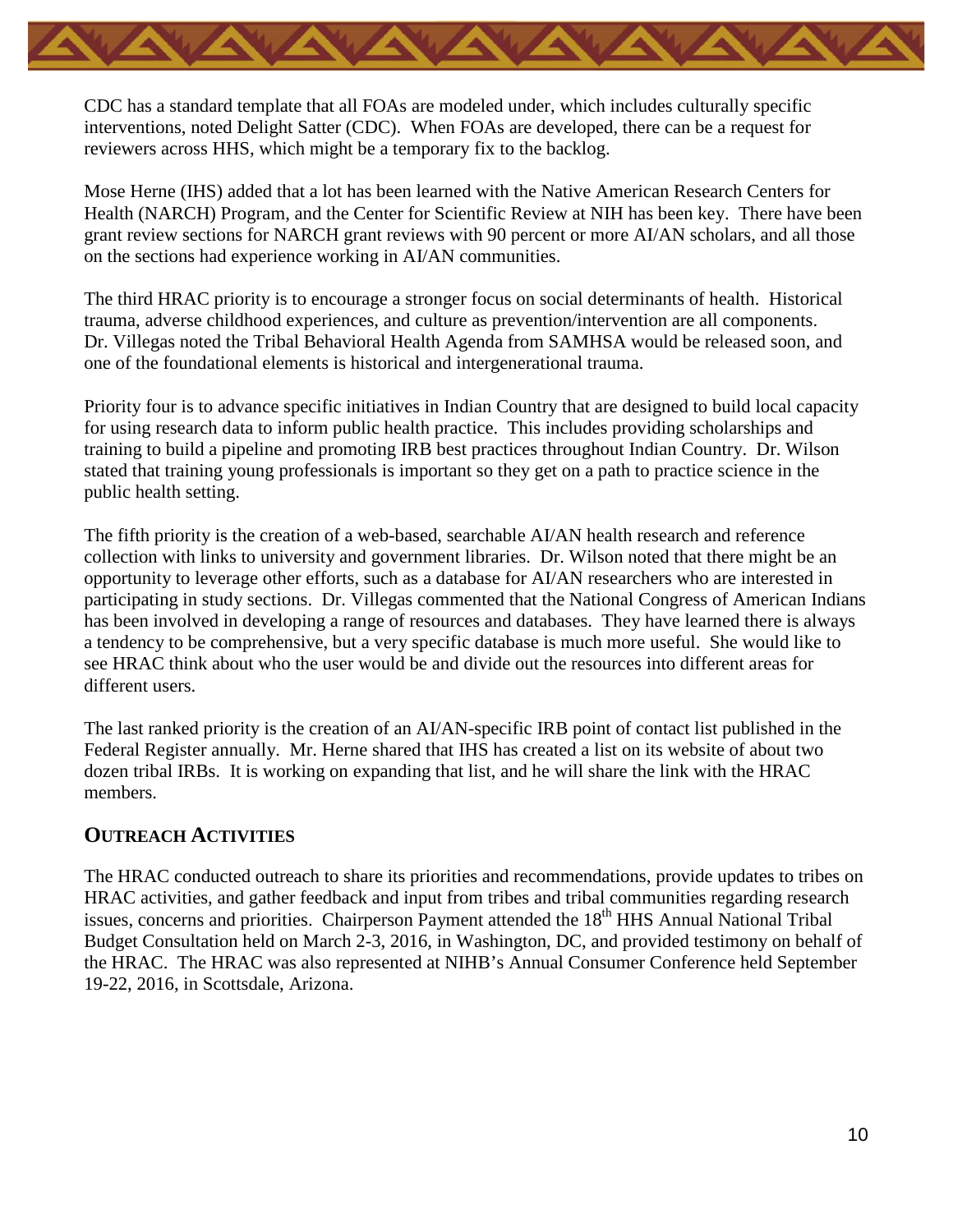<span id="page-12-2"></span><span id="page-12-1"></span><span id="page-12-0"></span>

### **ATTACHMENT A:**

# **MEMBER AND PARTNER LIST FOR FY 2016**

#### **HRAC CO-CHAIRS**

**Stephen Kutz** Councilman, Cowlitz Indian Tribe 1044 11th Avenue Longview, WA 98632 Phone: (360) 508-6347 Fax: (360) 731-2885 Email: [skutz.health@cowlitz.org](mailto:skutz.health@cowlitz.org)

#### **Aaron Payment**

Tribal Chairperson, Sault Ste. Marie Tribe of Chippewa Indians 523 Ashmun Street Sault Ste. Marie, MI 49783 Phone: (906) 635-6050 Fax: (906) 632-6289 Email: [aaronpayment@saulttribe.net](mailto:aaronpayment@saulttribe.net)



**HRAC Co-Chairs Stephen Kutz and Aaron Payment**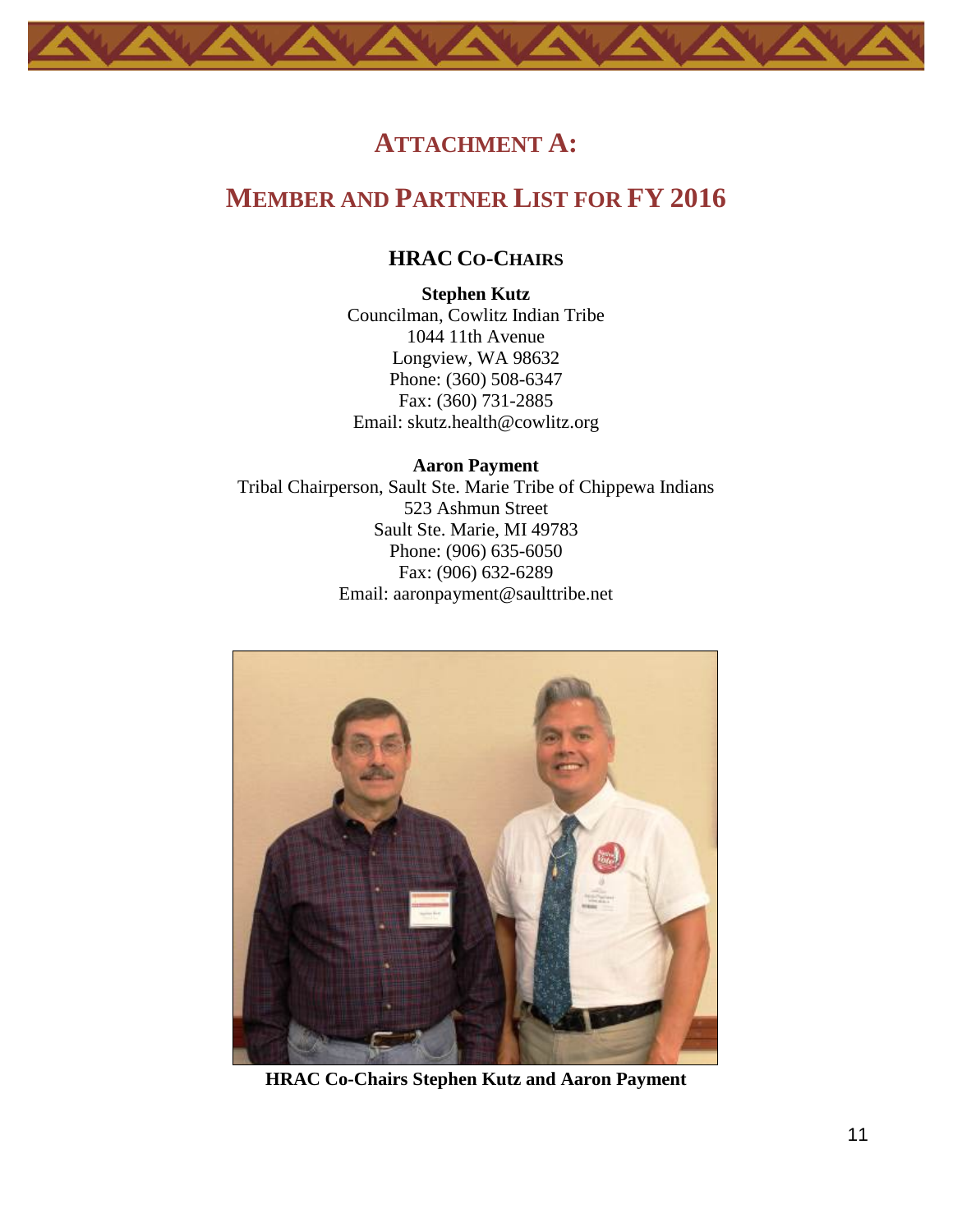<span id="page-13-0"></span>

# **FY 2016 MEMBERS**

| <b>Tribal Members by IHS Area</b> |                                                |
|-----------------------------------|------------------------------------------------|
| Alaska Area                       | <b>Delegate</b>                                |
| <b>Region 10: Seattle</b>         | Ileen Sylvester                                |
|                                   | Vice President of Executive & Tribal Services  |
|                                   | Southcentral Foundation                        |
| Alaska Area                       | <b>Alternate</b>                               |
| <b>Region 10: Seattle</b>         | <b>Timothy Thomas</b>                          |
|                                   | Division of Community Health Services          |
|                                   | Alaska Native Tribal Health Consortium         |
| <b>Albuquerque Area</b>           | <b>Delegate</b>                                |
| <b>Region 6: Dallas</b>           | (VACANT)                                       |
| <b>Region 8: Denver</b>           |                                                |
| <b>Albuquerque Area</b>           | <b>Alternate</b>                               |
| <b>Region 6: Dallas</b>           | (VACANT)                                       |
| <b>Region 8: Denver</b>           |                                                |
| <b>Bemidji</b> Area               | <b>Delegate</b>                                |
| <b>Region 5: Chicago</b>          | <b>Aaron Payment</b>                           |
|                                   | <b>Tribal Chairman</b>                         |
| <b>HRAC Co-Chair</b>              | Sault Ste. Marie Tribe of Chippewa Indians     |
| <b>Bemidji Area</b>               | <b>Alternate</b>                               |
| <b>Region 5: Chicago</b>          | <b>Larry Jacques</b>                           |
|                                   | Director of Strategic Planning and Development |
|                                   | Sault Ste. Marie Tribe of Chippewa Indians     |
| <b>Billings Area</b>              | <b>Delegate</b>                                |
| <b>Region 8: Denver</b>           | (VACANT)                                       |
|                                   |                                                |
| <b>Billings Area</b>              | <b>Alternate</b>                               |
| <b>Region 8: Denver</b>           | Darrin Old Coyote<br>Chairman                  |
|                                   | <b>Crow Nation</b>                             |
| California Area                   | <b>Delegate</b>                                |
| <b>Region 9: San Francisco</b>    | Daniel J. Calac                                |
|                                   | <b>Chief Medical Officer</b>                   |
|                                   | Indian Health Council                          |
| California Area                   | Alternate                                      |
| <b>Region 9: San Francisco</b>    | Willie J. Carrillo                             |
|                                   | Councilman                                     |
|                                   | Tule River Tribe of California                 |
| <b>Great Plains Area</b>          | <b>Delegate</b>                                |
| <b>Region 7: Kansas City</b>      | <b>Patrick Marcellais</b>                      |
| <b>Region 8: Denver</b>           | Councilman                                     |
|                                   | Turtle Mountain Band of Chippewa Indians       |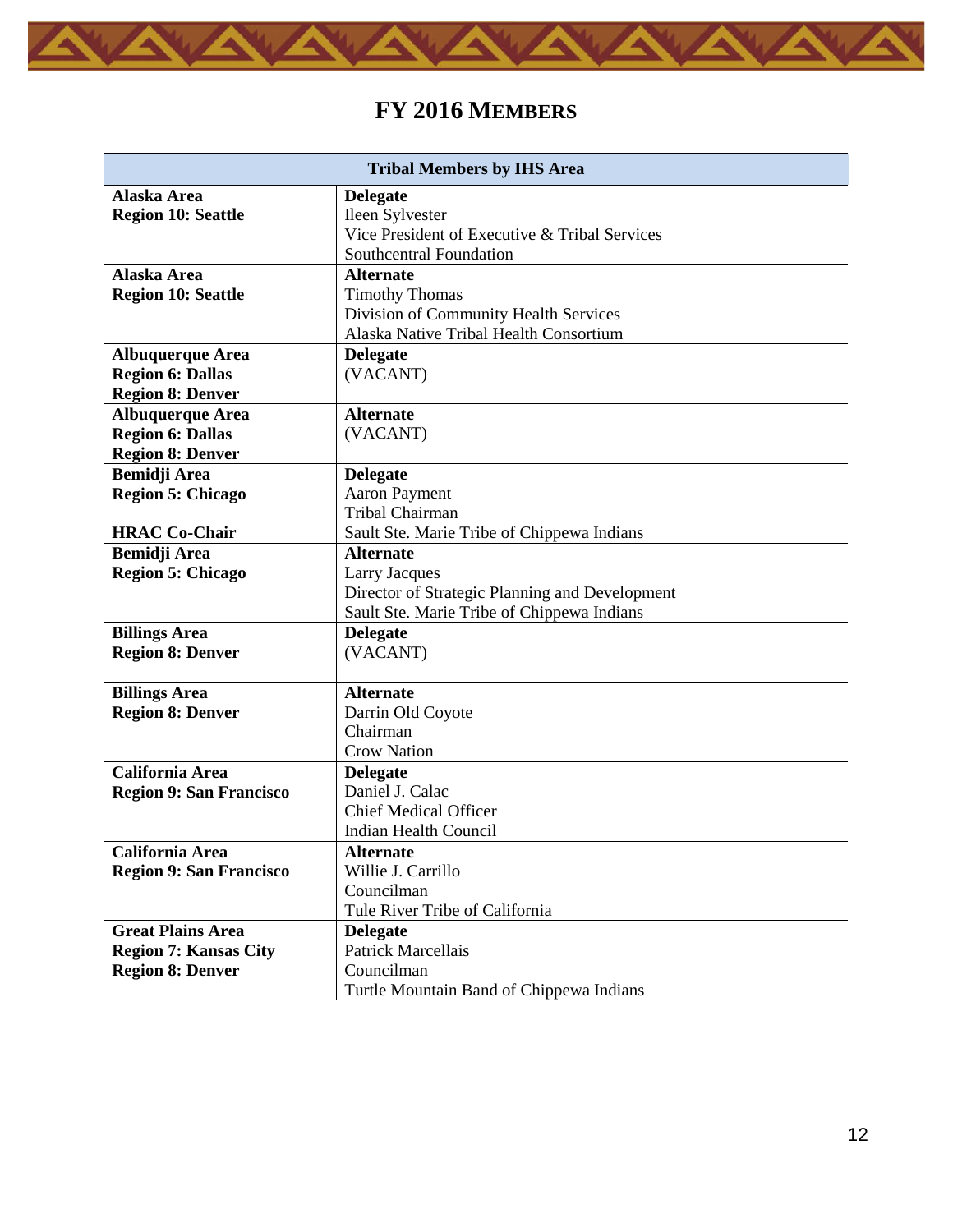

| <b>Tribal Members by IHS Area</b> |                                                                 |
|-----------------------------------|-----------------------------------------------------------------|
| <b>Great Plains Area</b>          | <b>Alternate</b>                                                |
| <b>Region 7: Kansas City</b>      | <b>Harold Frazier</b>                                           |
| <b>Region 8: Denver</b>           | Chairman                                                        |
|                                   | Cheyenne River Sioux Tribe                                      |
| <b>Nashville Area</b>             | <b>Delegate</b>                                                 |
| <b>Region 1: Boston</b>           | <b>Charlene Jones</b>                                           |
| <b>Region 2: New York</b>         | Mashantucket Pequot Tribal Nation                               |
| Region 3: Philadelphia            |                                                                 |
| <b>Region 4: Atlanta</b>          |                                                                 |
| <b>Nashville Area</b>             | <b>Alternate</b>                                                |
| <b>Region 1: Boston</b>           | Hope Shwom                                                      |
| <b>Region 2: New York</b>         | Mashpee Wampanoag Tribe                                         |
| Region 3: Philadelphia            |                                                                 |
| <b>Region 4: Atlanta</b>          |                                                                 |
| Navajo Area                       | <b>Delegate</b>                                                 |
| <b>Region 6: Dallas</b>           | Simental "Sy" Francisco                                         |
| <b>Region 8: Denver</b>           | Project Manager                                                 |
| <b>Region 9: San Francisco</b>    | NDOH/Navajo Epidemiology Center                                 |
| Navajo Area                       | <b>Alternate</b>                                                |
| <b>Region 6: Dallas</b>           | Philene Herrera                                                 |
| <b>Region 8: Denver</b>           | Program Manager III                                             |
| <b>Region 9: San Francisco</b>    | NDOH/Health Education/HIV Prevention and Acting Program Manager |
|                                   | for Navajo Special Diabetes Project                             |
| Oklahoma Area                     | <b>Delegate</b>                                                 |
| <b>Region 6: Dallas</b>           | <b>Tom Anderson</b>                                             |
| <b>Region 7: Kansas City</b>      | Director                                                        |
|                                   | Oklahoma Area Tribal Epidemiology Center                        |
| <b>Oklahoma</b> Area              | <b>Alternate</b>                                                |
| <b>Region 6: Dallas</b>           | (VACANT)                                                        |
| <b>Region 7: Kansas City</b>      |                                                                 |
| <b>Phoenix Area</b>               | <b>Delegate</b>                                                 |
| <b>Region 6: Dallas</b>           | (VACANT)                                                        |
| <b>Region 9: San Francisco</b>    |                                                                 |
| <b>Phoenix Area</b>               | Alternate                                                       |
| <b>Region 6: Dallas</b>           | (VACANT)                                                        |
| <b>Region 9: San Francisco</b>    |                                                                 |
| <b>Portland Area</b>              | <b>Delegate</b>                                                 |
| <b>Region 10: Seattle</b>         | Stephen Kutz                                                    |
|                                   | Councilman                                                      |
| <b>HRAC Co-Chair</b>              | Cowlitz Indian Tribe                                            |
| <b>Portland Area</b>              | <b>Alternate</b>                                                |
| <b>Region 10: Seattle</b>         | Kim Zillyett-Harris                                             |
|                                   | <b>Health Director</b>                                          |
|                                   | Shoalwater Bay Indian Tribe                                     |
| <b>Tucson Area</b>                | <b>Delegate</b>                                                 |
| <b>Region 9: San Francisco</b>    | (VACANT)                                                        |
| <b>Tucson Area</b>                | <b>Alternate</b>                                                |
| <b>Region 9: San Francisco</b>    | (VACANT)                                                        |
|                                   |                                                                 |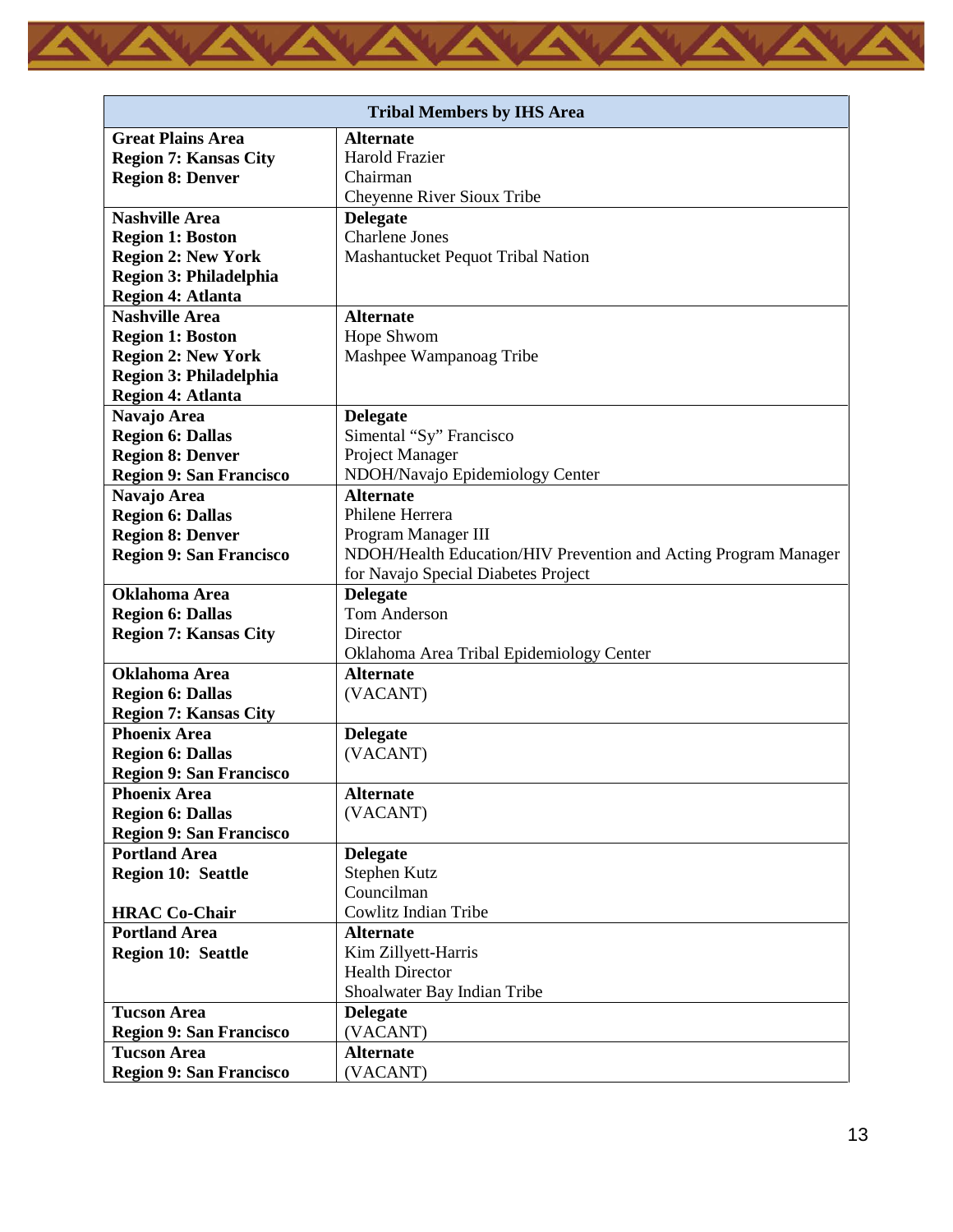

| <b>National At-Large Members</b> |                                                 |
|----------------------------------|-------------------------------------------------|
| <b>National At-Large Member</b>  | <b>Delegate</b>                                 |
|                                  | Jefferson Keel                                  |
|                                  | Lt. Governor                                    |
|                                  | <b>Chickasaw Nation</b>                         |
| <b>National At-Large Member</b>  | <b>Alternate</b>                                |
|                                  | Malia Villegas                                  |
|                                  | Director, Policy Research Center                |
|                                  | National Congress of American Indians           |
| <b>National At-Large Member</b>  | <b>Delegate</b>                                 |
|                                  | H. Sally Smith                                  |
|                                  | Ekuk Village Representative                     |
|                                  | <b>Bristol Bay Area Health Corporation</b>      |
| <b>National At-Large Member</b>  | <b>Alternate</b>                                |
|                                  | <b>Stacy Bohlen</b>                             |
|                                  | <b>Executive Director</b>                       |
|                                  | National Indian Health Board                    |
| <b>National At-Large Member</b>  | <b>Delegate</b>                                 |
|                                  | <b>Rodney Haring</b>                            |
|                                  | Seneca Nation of Indians                        |
| <b>National At-Large Member</b>  | <b>Alternate</b>                                |
|                                  | Timothy J. Waterman                             |
|                                  | <b>Chief Executive Officer</b>                  |
|                                  | Seneca Nation Health System                     |
| <b>National At-Large Member</b>  | <b>Delegate</b>                                 |
|                                  | Michael Peercy                                  |
|                                  | Epidemiologist                                  |
|                                  | <b>Choctaw Nation Health Services Authority</b> |
|                                  | Chickasaw Nation Division of Health             |
| <b>National At-Large Member</b>  | <b>Alternate</b>                                |
|                                  | <b>Mickey Peercy</b>                            |
|                                  | <b>Executive Director of Health Services</b>    |
|                                  | Choctaw Nation of Oklahoma                      |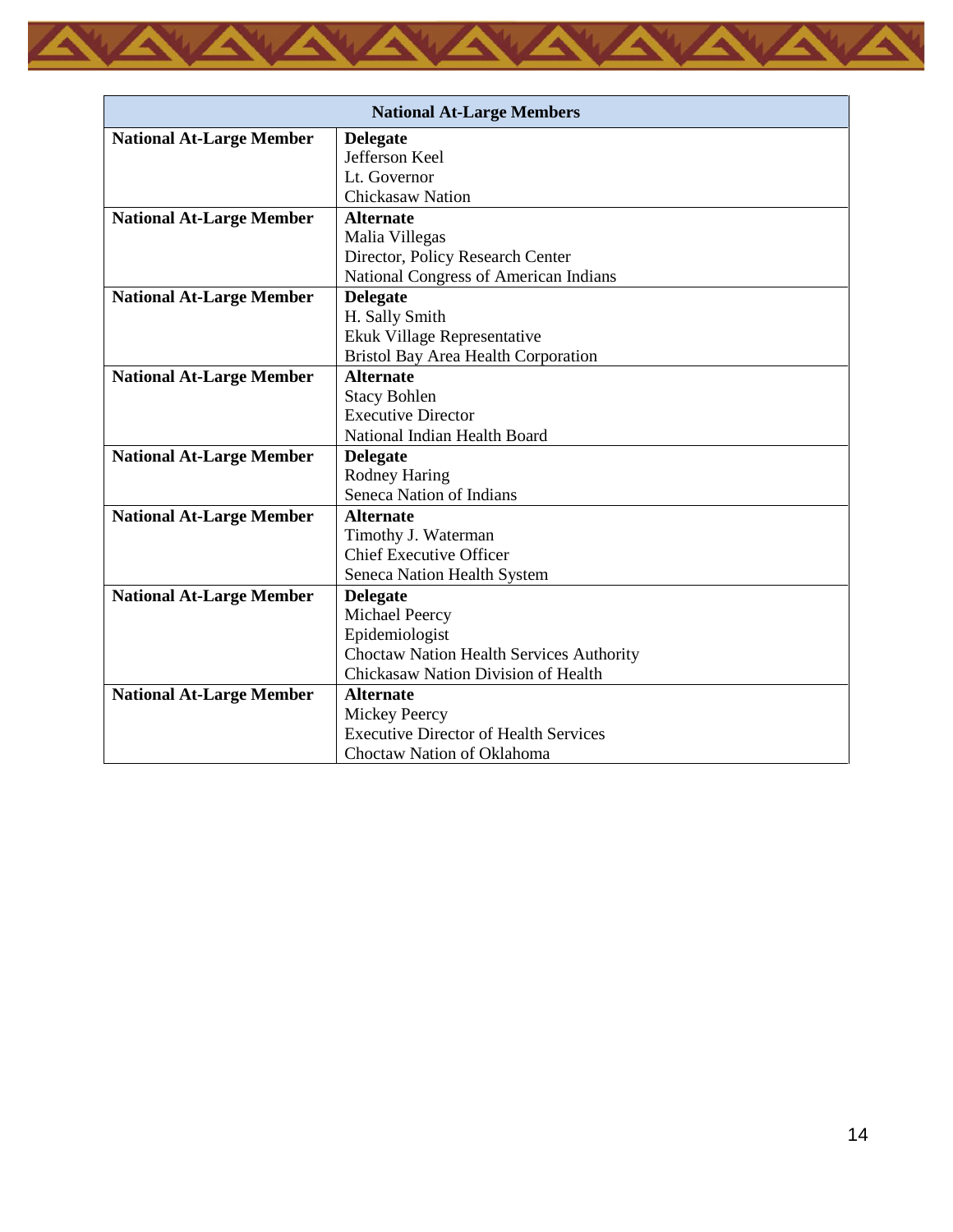<span id="page-16-0"></span>

# **FEDERAL PARTNERS**

| <b>Federal Partners</b>            |                                                            |  |
|------------------------------------|------------------------------------------------------------|--|
| <b>Office of Minority Health</b>   | <b>Delegate</b>                                            |  |
|                                    | J. Nadine Gracia                                           |  |
|                                    | Deputy Assistant Secretary for Minority Health             |  |
| <b>Office of Minority Health</b>   | <b>Alternate</b>                                           |  |
|                                    | David Wilson                                               |  |
|                                    | Public Health Advisor, AI/AN Health Policy Lead            |  |
| <b>Agency for Health Research</b>  | <b>Delegate</b>                                            |  |
| and Quality                        | Kishena C. Wadhwani                                        |  |
|                                    | Director, Division of Scientific Review                    |  |
|                                    | Office of Extramural Research,                             |  |
|                                    | <b>Education and Priority Populations</b>                  |  |
| <b>Intergovernmental and</b>       | <b>Delegate</b>                                            |  |
| <b>External Affairs</b>            | <b>Stacey Ecoffey</b>                                      |  |
|                                    | Principal Advisor Tribal Affairs                           |  |
| <b>Intergovernmental and</b>       | <b>Alternate</b>                                           |  |
| <b>External Affairs</b>            | Elizabeth "Liz" Carr                                       |  |
|                                    | <b>Tribal Affairs Specialist</b>                           |  |
| <b>Indian Health Service</b>       | <b>Delegate</b>                                            |  |
|                                    | Mose A. Herne                                              |  |
|                                    | Director                                                   |  |
|                                    | Division of Planning, Evaluation, and Research             |  |
|                                    | Office of Public Health Support                            |  |
| <b>Indian Health Service</b>       | <b>Alternate</b>                                           |  |
|                                    | Asantewa Gyekye-Kusi                                       |  |
| <b>Centers for Disease Control</b> | <b>Delegate</b>                                            |  |
| and Prevention                     | Delight Satter                                             |  |
|                                    | Senior Advisor for Tribal Research and Program Integration |  |
|                                    | Office for State, Tribal, Local and Territorial Support    |  |
| <b>Centers for Disease Control</b> | <b>Alternate</b>                                           |  |
| and Prevention                     | <b>Kimberly Cantrell</b>                                   |  |
|                                    | Deputy Associate Director Tribal Support                   |  |
|                                    | Office for State, Tribal, Local and Territorial Support    |  |
| <b>Assistant Secretary for</b>     | <b>Delegate</b>                                            |  |
| <b>Planning and Evaluation</b>     | <b>Adelle Simmons</b>                                      |  |
|                                    | Senior Program Analyst                                     |  |
|                                    | Office of Health Policy                                    |  |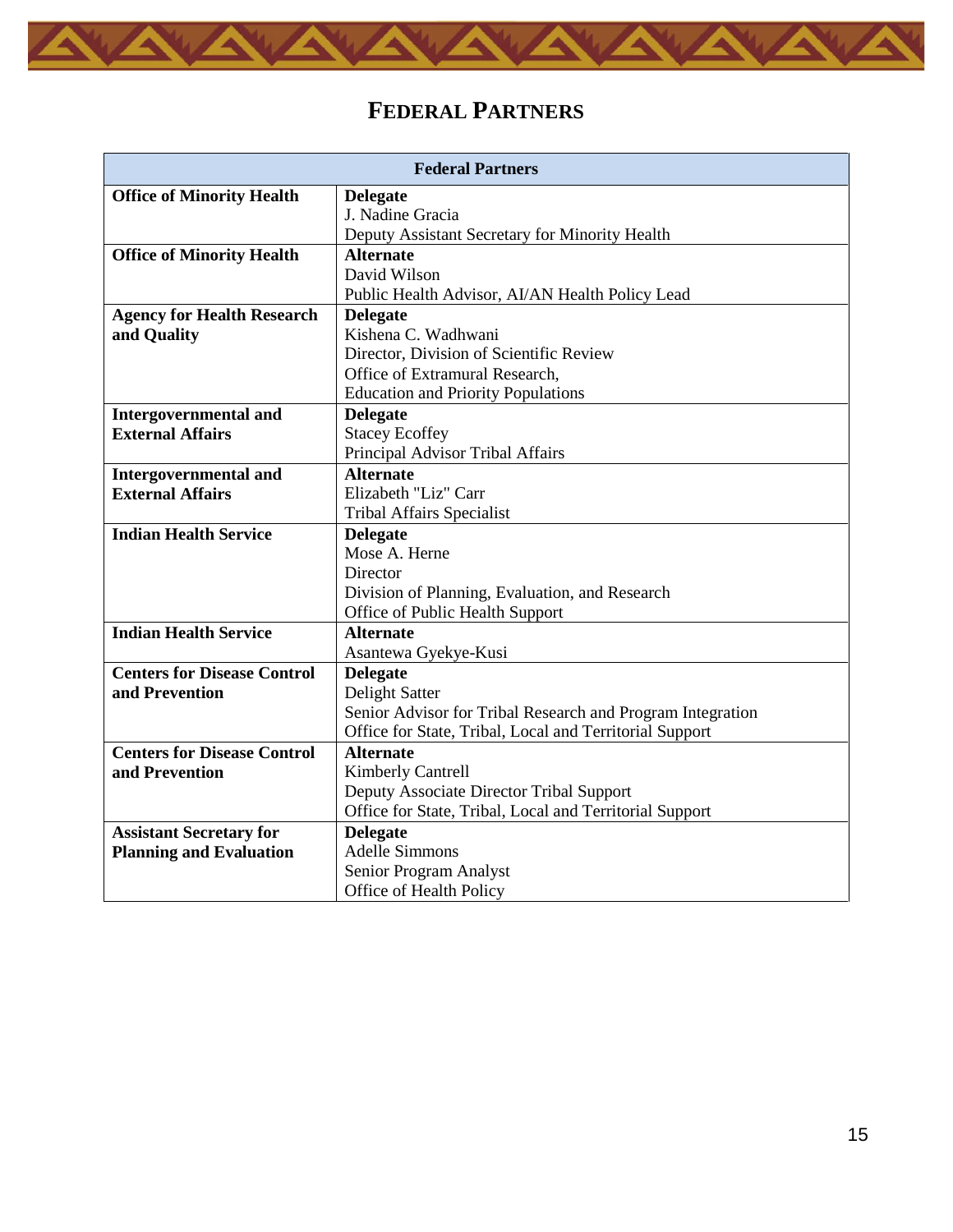

| <b>Federal Partners</b>              |                                                              |  |
|--------------------------------------|--------------------------------------------------------------|--|
| <b>National Institutes of Health</b> | <b>Delegate</b>                                              |  |
|                                      | Eliseo J. Pérez-Stable                                       |  |
|                                      | Director                                                     |  |
|                                      | National Institute on Minority Health and Health Disparities |  |
| <b>National Institutes of Health</b> | <b>Alternate</b>                                             |  |
|                                      | Joyce A. Hunter                                              |  |
|                                      | Deputy Director                                              |  |
|                                      | National Institute on Minority Health and Health Disparities |  |
| <b>Health Resources and</b>          | <b>Delegate</b>                                              |  |
| <b>Services Administration</b>       | CAPT Elijah Martin Jr.                                       |  |
|                                      | <b>Tribal Affairs Manager</b>                                |  |
|                                      | Office of Health Equity                                      |  |
| <b>Health Resources and</b>          | Co-delegate                                                  |  |
| <b>Services Administration</b>       | Sylvia E. Joice                                              |  |
|                                      | <b>Public Health Analyst</b>                                 |  |
|                                      | Office of Health Equity                                      |  |
| <b>Administration for Children</b>   | <b>Delegate</b>                                              |  |
| and Families                         | Aleta Meyer                                                  |  |
|                                      | Office of Planning, Research and Evaluation                  |  |
| <b>Administration for Children</b>   | <b>Alternate</b>                                             |  |
| and Families                         | <b>Hilary Forster</b>                                        |  |
|                                      | Office of Planning, Research and Evaluation                  |  |
| <b>Substance Abuse and Mental</b>    | <b>Delegate</b>                                              |  |
| <b>Health Services</b>               | Sheila K. Cooper                                             |  |
| <b>Adminstration</b>                 | Senior Advisor for Tribal Affairs                            |  |
| <b>Substance Abuse and Mental</b>    | <b>Alternate</b>                                             |  |
| <b>Health Services</b>               | <b>Chipper Dean</b>                                          |  |
| <b>Adminstration</b>                 | <b>Behavioral Research Scientist</b>                         |  |